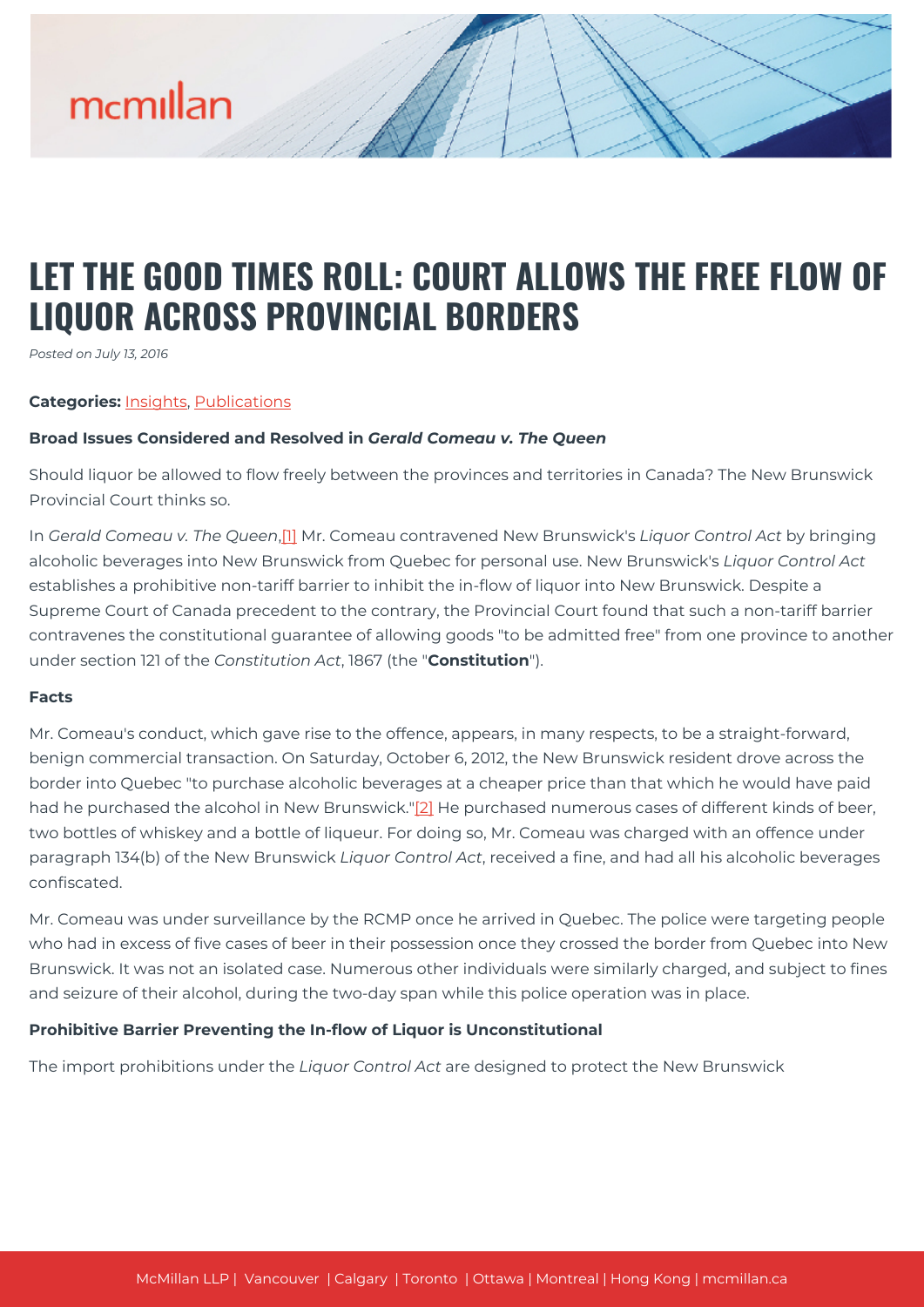government's monopoly over the distribution and sale of alcoholic beverages into, and within, the province0.[\[3\]](#page--1-0) Mr. Comeau challenged the constitutional validity of the provision under which he was charged on the basis that it contravenes section 121 of the Constitution. Under section 121:

"All Articles of Growth, Produce, or Manufacture of any one of the Provinces shall, from and after the Union, be admitted free into each of the other Provinces."

The issue before the New Brunswick Provincial Court was whether this constitutional protection of the free flow of goods between provinces extended beyond duty/tariff barriers to non-tariff/non-duty barriers. In the Supreme Court of Canada's judgment in *Gold Seal Limited v. Dominion Express Company and The Attorney General of the Province of Alberta*[\[4\]](#page--1-0) ("**Gold Seal**") issued almost 100 years ago, the Supreme Court held "that section 121 does nothing more than protect the movement of Canadian goods against interprovincial "customs duties" or "charges".[\[5\]](#page--1-0) In departing from this normally binding precedent and extending the scope of section 121 of the Constitution, the Provincial Court found an exception to the common law rule of *stare decisis* that requires lower courts to follow the decisions of superior courts.

Relying on this expansive interpretation of section 121, the Court found that paragraph 134(b) of the *Liquor Control Act* contravened this constitutional provision by impeding the free trade of liquor across provincial borders. Mr. Comeau was not guilty of the charge because the law that he violated was unconstitutional and unenforceable.

In *Gold Seal*, The Gold Seal Company, a liquor merchant in Calgary, Alberta carried on an interprovincial business throughout Canada as an importer, an exporter and distributor of all kinds of wines, spirits and malt liquors. Gold Seal tendered to a shipping company packages of intoxicating liquors to be shipped to a person's private dwelling outside of Alberta, but the shipper refused because the inter-provincial transaction would violate the recently enacted *Canada Temperance Amending Act*.

The Supreme Court found that section 121 of the Constitution was limited to prohibiting "the establishment of customs duties affecting inter-provincial trade" and did not extend to prohibiting non-tariff/non-duty barriers. For this reason, Parliament had the constitutional authority to validly enact laws to prohibit the inter-provincial importation of intoxicating liquor into those provinces where its sale for beverage purposes is forbidden by provincial law.

One of the exceptions from being bound under *stare decisis* to a higher court's decision is where there is a change in circumstances or evidence that "fundamentally shifts the parameters of the debate". The threshold for meeting this exception is high. Nevertheless, the New Brunswick Provincial Court found "that there has been a significant change in the evidence" to fundamentally shift the parameters of the debate and meet the criteria for this exception[.\[6\]](#page--1-0) Therefore, "with a great deal of trepidation", the Court found that "the *Gold Seal*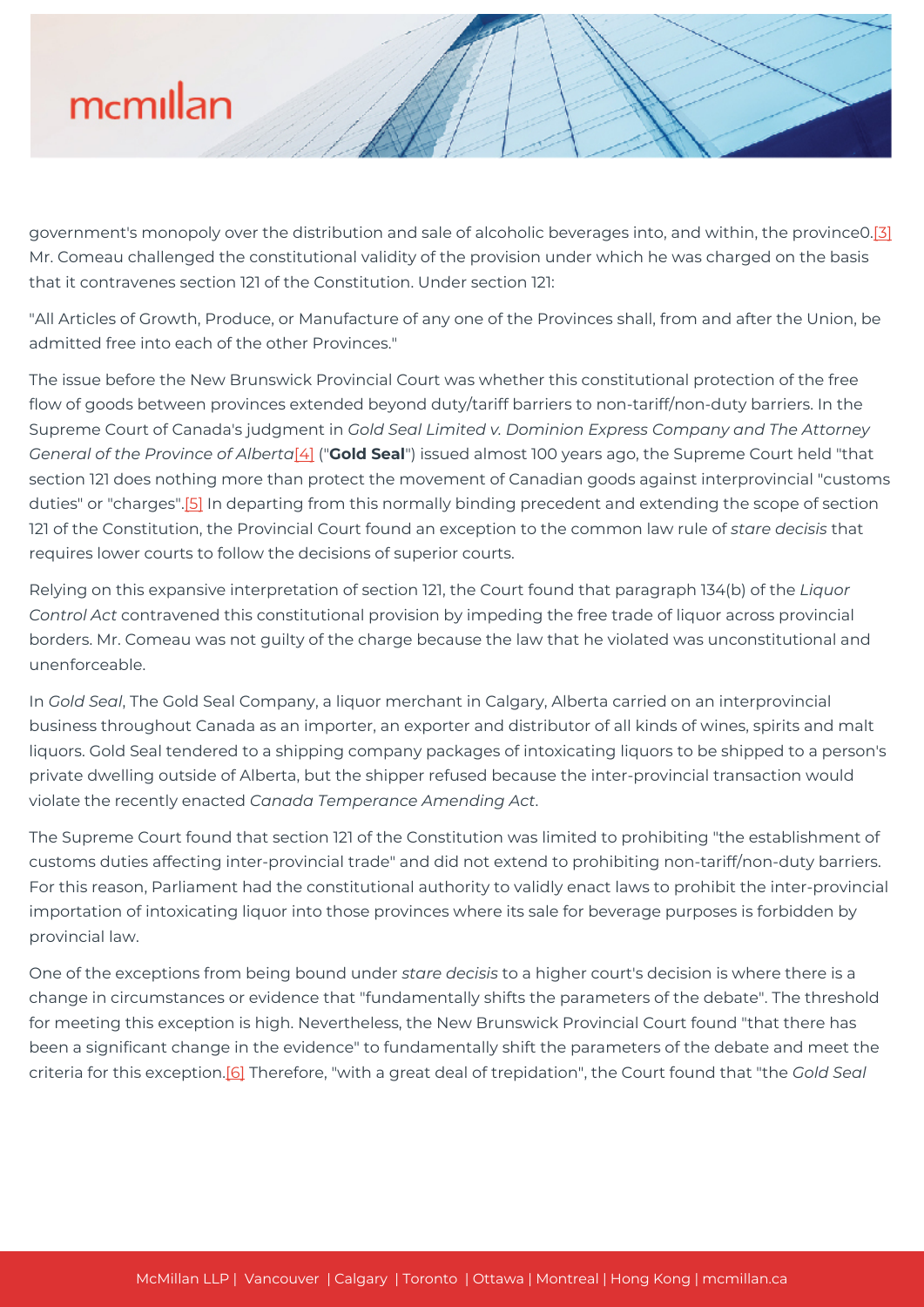case was wrongly decided" and "the narrow and strict interpretation placed upon section 121 in the *Gold Seal* case was unwarranted and unfounded."[\[7\]](#page--1-0)

The Court considered the historical context in which the framers of the Constitution were formulating the Constitution during the period from June 1864 to March 1867. In their legislation before entering Confederation, the British North American colonies had legislation explicitly referring to admitting goods between them free of duties. Although section 121 of the Constitution mirrors this colonial legislation in certain important respects, section 121 substitutes "admitted free" for "admitted free from duty". In the Court's view, in light of the looming cancellation of the Reciprocity Treaty with the United States, the penalizing non-tariff barriers to trade imposed by the Americans leading up to the repeal of the Reciprocity Treaty, and the common goal of the Fathers of Confederation to create a comprehensive, harmonious and robust economic union, this change in terminology was deliberate and reflected an intention to eliminate not only tariff/duty barriers, but also non-tariff/non-duty barriers, between provinces.

#### **What are the Implications of the Provincial Court's Decision?**

This case is far from resolved. The Crown has appealed the Provincial Court's decision to the New Brunswick Court of Appeal to request the Court of Appeal reverse the dismissal of the charge against Mr. Comeau and find him guilty as charged. The Crown alleges various errors made by the Provincial Court relating to interpreting the scope of section 121 in the Constitution:

- by not following the binding Supreme Court of Canada precedent in *Gold Seal*,
- by concluding that the Supreme Court, in previous precedent cases, did not have the benefit of the historical evidence that the Provincial Court considered,
- by interpreting section 121 without regard to its placement in the category of Revenues, Debts, Assets and Taxation within the Constitution,
- by giving section 121 a meaning that is internally inconsistent and conflicts with sections 91, 92 and 94 of the Constitution, and
- by finding that section 121 was drafted as an absolute free trade provision that must be rigorously so interpreted today.

The Crown also challenges the Provincial Court judge's interpretation of section 134 of the *Liquor Control Act* for, among other reasons, finding that this section imposes a "prohibition from import" contrary to a legal interpretation by the New Brunswick Court of Appeal in another case.<sup>[8]</sup> On a related point, the judge should have considered the legal significance of Mr. Comeau's decision not to challenge the constitutionality of section 3 of the federal *Importation of Intoxicating Liquors Act*, which specifically restricts the importation of liquor between provinces.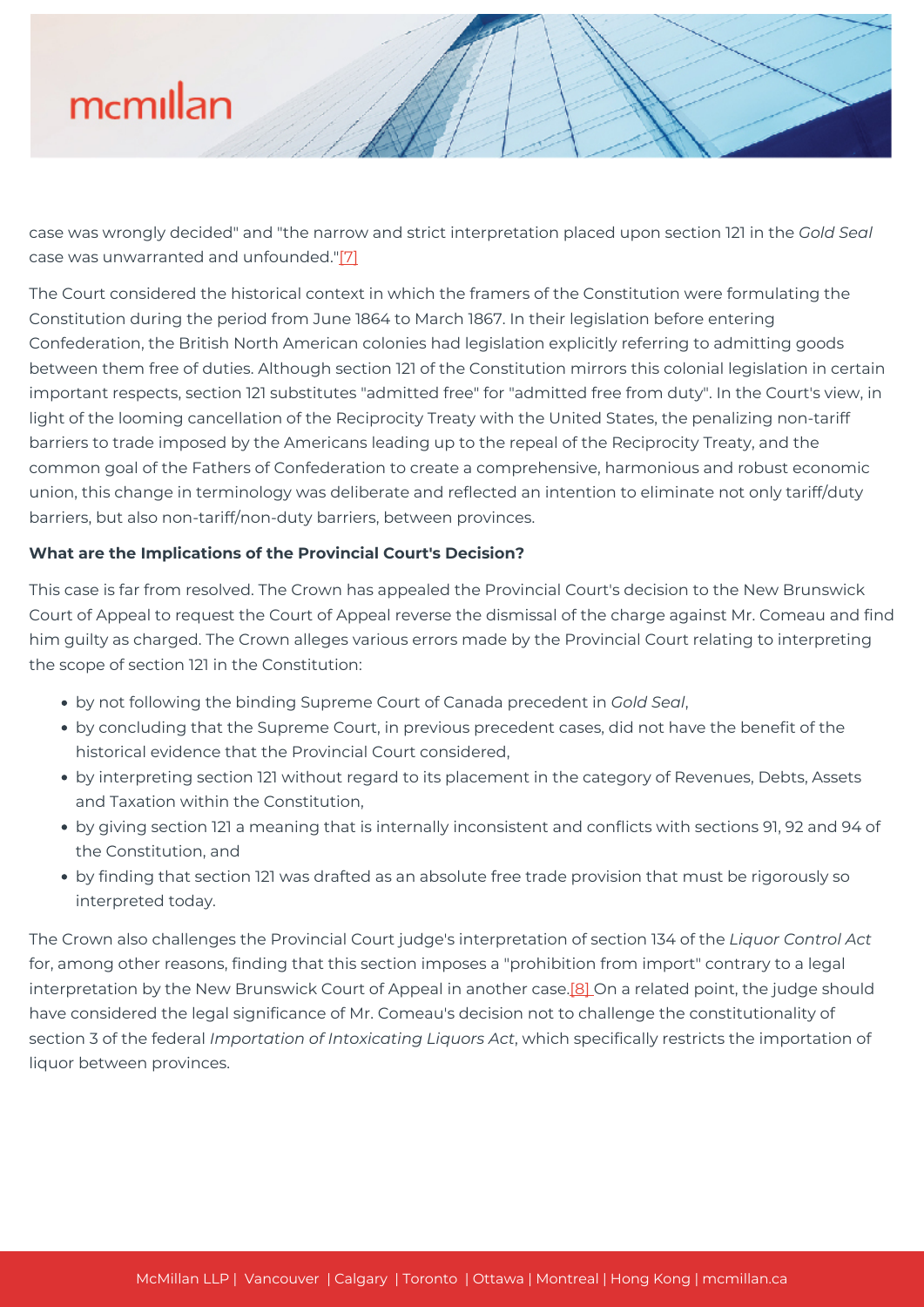...

If the Provincial Court's decision were to be upheld on appeal, then the legal, regulatory and policy framework within which Canada's current economy operates could undergo a seismic shift, particularly in certain sectors. Numerous other restrictive non-tariff/non-duty barriers could be rendered unconstitutional. For example, the supply management (quota) regime in place in the agricultural sector, which restricts interprovincial trade in eggs, dairy products and poultry, would likely contravene section 121 of the *Constitution*.

In *Comeau*, the judge noted the significance of his decision:[\[9\]](#page--1-0)

"The interpretation of section 121 sought by the defence amounts to a request to this Court to dismantle a regime that has been in place since the inception of the Constitution in 1867.

There can be no question but that in the intervening years since *Gold Seal* has been decided, governments have put in place a multitude of restrictive measures across this country. These include marketing boards, such as for wheat, eggs, milk and poultry, provincial liquor monopolies in all provinces, and a host of existing schemes that interfere with interprovincial trade. ...

The effect on section 92 of the *Constitution Act, 1867* of defining "admitted free" as requiring free trade among provinces without any trade barriers, tariff or non-tariff, whether found in federal or provincial legislation, such as advanced by the defence, would eliminate any scheme that would interfere with the free movement of goods inter-provincially, whether for agricultural products, produce, manufactured goods, liquor or any other product regardless of whether or not such regulated scheme was enacted for the benefit or protection of the residents of the province. It would likely only allow for the regulation by the provinces of matters that would not interfere with inter-provincial movement of these goods. ... How exactly this would play out would no doubt be the subject of much political maneuvering and court interpretations."

Given the enormous national importance of this decision, this case could ultimately be appealed to the Supreme Court of Canada. In our view, it would not be surprising if the Provincial Court's decision was overturned on appeal.

In implementing significant non-tariff/non-duty inter-provincial barriers, the federal and provincial governments have reasonably assumed that these barriers are constitutionally valid under section 121 of the Constitution, relying on the Supreme Court of Canada's precedent in *Gold Seal*. For nearly 100 years, these governments have had no reason to doubt that these barriers were constitutionally permitted under section 121. Given this historical reality, the New Brunswick Court of Appeal and/or the Supreme Court might be reluctant to disregard the Supreme Court precedent in Gold Seal. That way, any decisions taken on how, and at what pace, to dismantle internal trade barriers, could be left to the democratically elected politicians who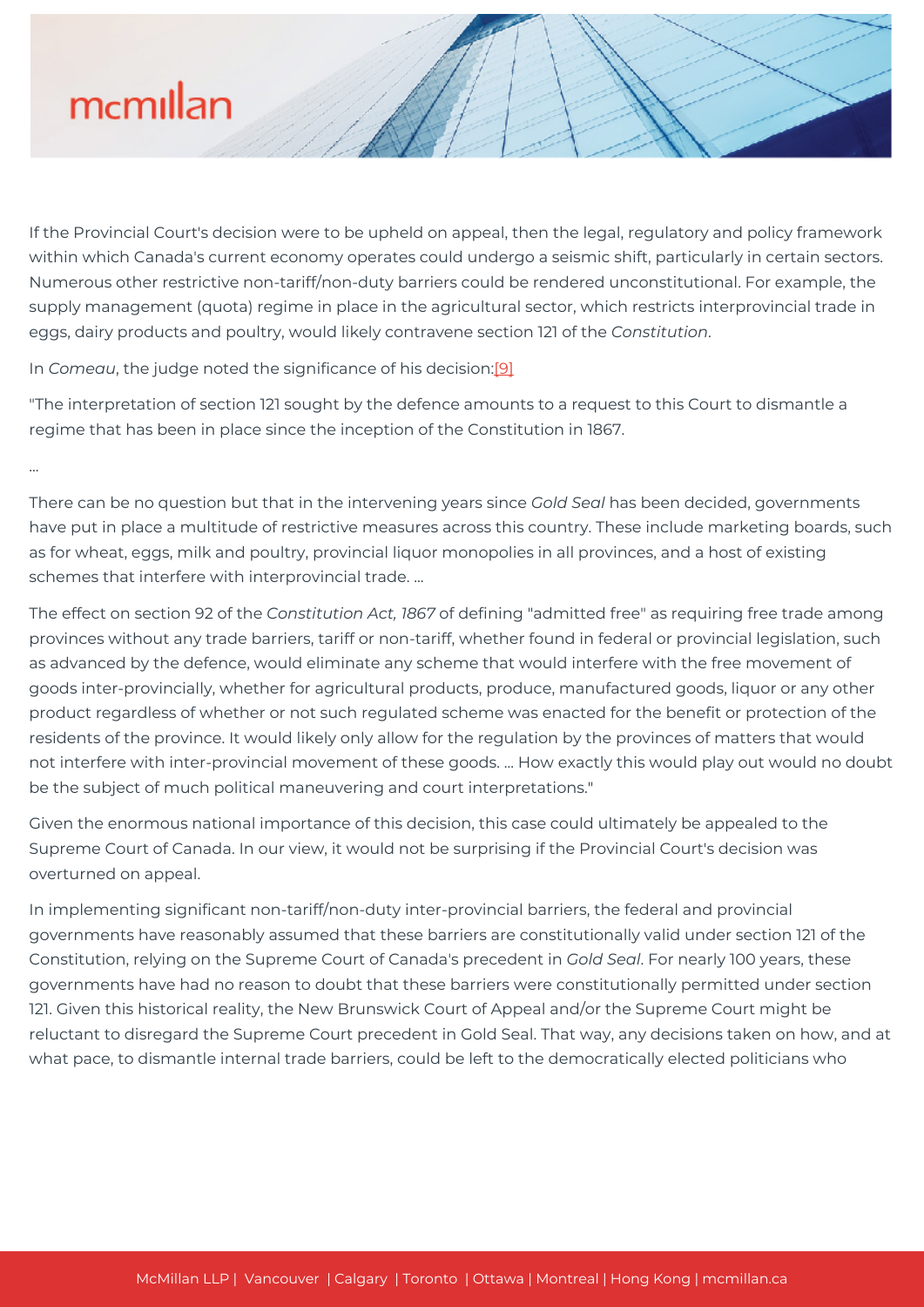erected those barriers.

To arrive at its decision, the Provincial Court revisited the historical context in which section 121 of the Constitution was formulated. Ultimately, however, this interpretation of original intention dating back more than 150 years ago may yield to the more recent historical reality validated by the *Gold Seal* decision nearly a century ago (and re-affirmed by the Supreme Court of Canada in subsequent decisions)[.\[10\]](#page--1-0) If left to stand, this case would fundamentally alter the constitutional underpinnings of federalism, many regulatory regimes within Canada, important markets within Canada and the Canadian economy.

by Jamie Wilks

1 2016 NBPC 03, File: 05672010.[ps2id id='1' target=''/]

2 *Ibid*, paragraph 8.[ps2id id='2' target=''/]

3 Technically, paragraph 134(b) of the *Liquor Control Act* prohibits a person from possessing certain quantities of liquor in New Brunswick that are not purchased from the New Brunswick Liquor Corporation. Section 3 of the federal *Importation of Intoxicating Liquors Act* generally prohibits the importation of liquor from one province into another, unless transferred and sold to the provincial government corporation (or agency, etc.) with the liquor distribution monopoly in the recipient province. This federal legislation protects the liquor control monopolies of the provincial governments across the country.[ps2id id='3' target=''/]

4 [1921] S.C.J. No. 43.[ps2id id='4' target=''/]

5 *Supra*, footnote 1, paragraph 51.[ps2id id='5' target=''/]

6 *Supra*, footnote 1, paragraphs 122 and 125.[ps2id id='6' target=''/]

7 *Supra*, footnote 1, paragraph 189.[ps2id id='7' target=''/]

8 *R. v. Gautreau* [1978] N.B.J. No. 107.[ps2id id='8' target=''/]

9 *Supra*, footnote 1, paragraphs 158, 160 and 161.[ps2id id='9' target=''/]

10 *Atlantic Smoke Shops Limited v. Conlon* [1941] S.C.R. 670, aff'd by the Privy Council in [1943] 4 D.L.R. 81; *Murphy v. CPR* [1958] S.C.R. 626; and *Re Agricultural Products Marketing Act* [1978] 2 S.C.R. 1198.[ps2id id='10' target=''/]

### **A Cautionary Note**

The foregoing provides only an overview and does not constitute legal advice. Readers are cautioned against making any decisions based on this material alone. Rather, specific legal advice should be obtained.